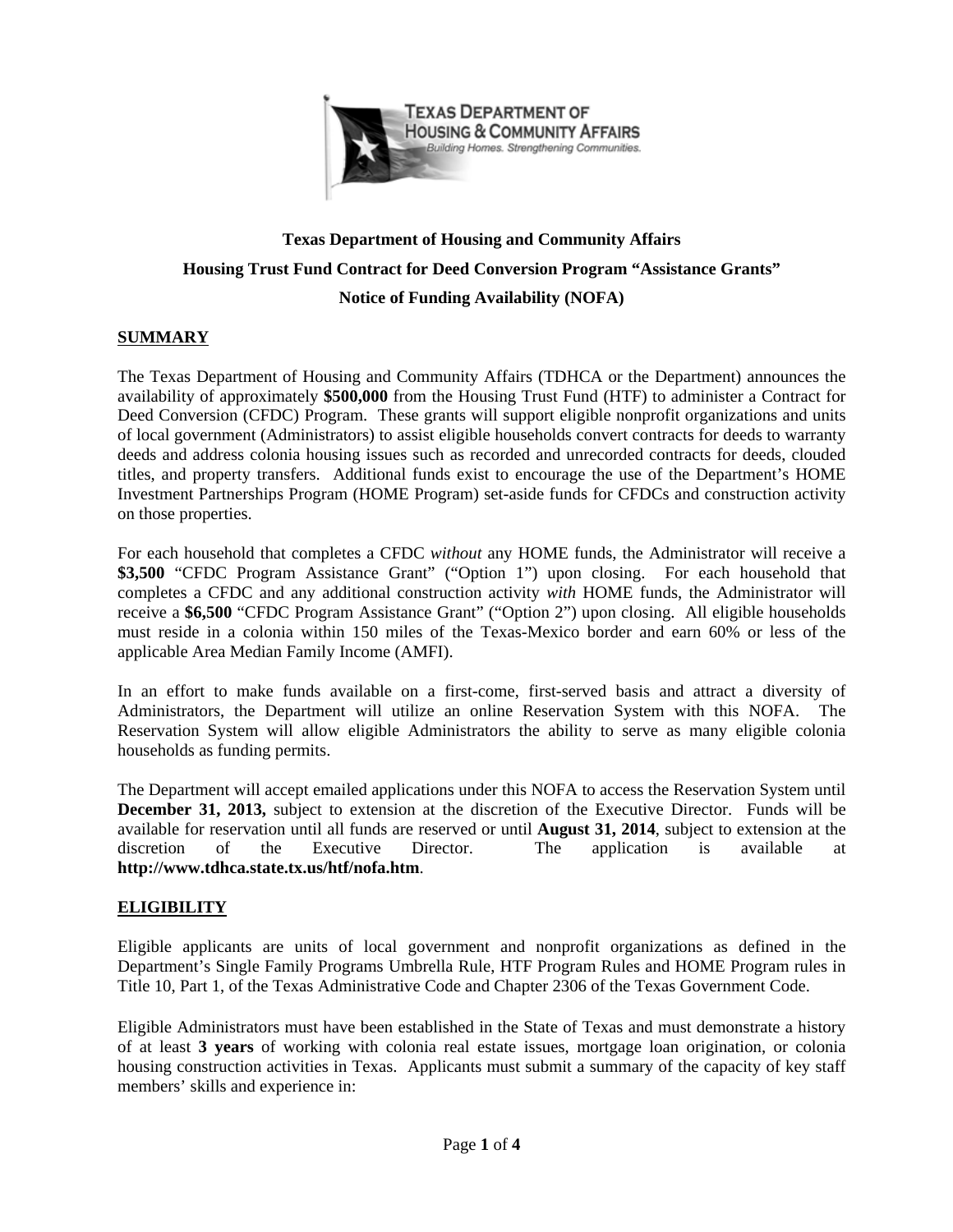- mortgage lending
- construction management or
- real estate law

Copies of executed contracts with consultants or other organizations, plus a summary of their experience in addressing affordable housing and/or other border housing issues, may be considered in lieu of the listed skills and experience of the applying Administrator.

Applicants must include a resolution from their governing board that is signed and dated within the **6 months** preceding the organization's application submission date that states:

- The governing board has approved the application to access the Reservation System for Contract for Deed Conversion Program "Assistance Grants"; and
- The name and title of the individual authorized to execute a written Reservation System Access Agreement, and the name and title of the individual responsible for program administration and oversight.

Applicants may become ineligible if, upon application review, the Department discovers any findings of noncompliance, such as past due single audit information, delinquent payments to the Department, unresolved audits or monitoring findings by the Department, or misrepresentations in the application process.

Eligible Administrators may partner and sub-contract with another organization for technical assistance, training, and/or to carry out other aspects of the program. However, TDHCA will only disburse grant funds to the eligible Administrators with which it has an executed Reservation System Access Agreement.

The Administrators are expected to organize and supervise all conversion and construction activities, such as:

- identifying households for the CFDC Program
- identifying households eligible for the HOME Program
- application intake and income qualification in accordance with applicable HTF and HOME Program guidelines
- consultation and correspondence with attorneys, landowners, and other persons with interest in properties to be converted
- document preparation for title clearing
- preparation for closing and document recordation
- cost estimation of construction materials and contractor selection for HOME Program-funded construction
- construction management and
- use of HTF, HOME and other Department forms and online systems

## **RESERVING AND DRAWING FUNDS**

The availability and use of the CFDC Program Assistance Grants are subject to the Single Family Programs Umbrella Rule, HOME Program and Housing Trust Fund Program rules in Title 10, Part 1, of the Texas Administrative Code and Chapter 2306 of the Texas Government Code.

Once an eligible Administrator is granted access to the Department's online Reservation System, the Administrator will set up reservations for Assistance Grants by demonstrating that each participating household resides in a colonia within 150 miles of the Texas-Mexico border and earns **60%** or less of the AMFI. The Administrator will upload items listed on applicable Department checklists and/or in the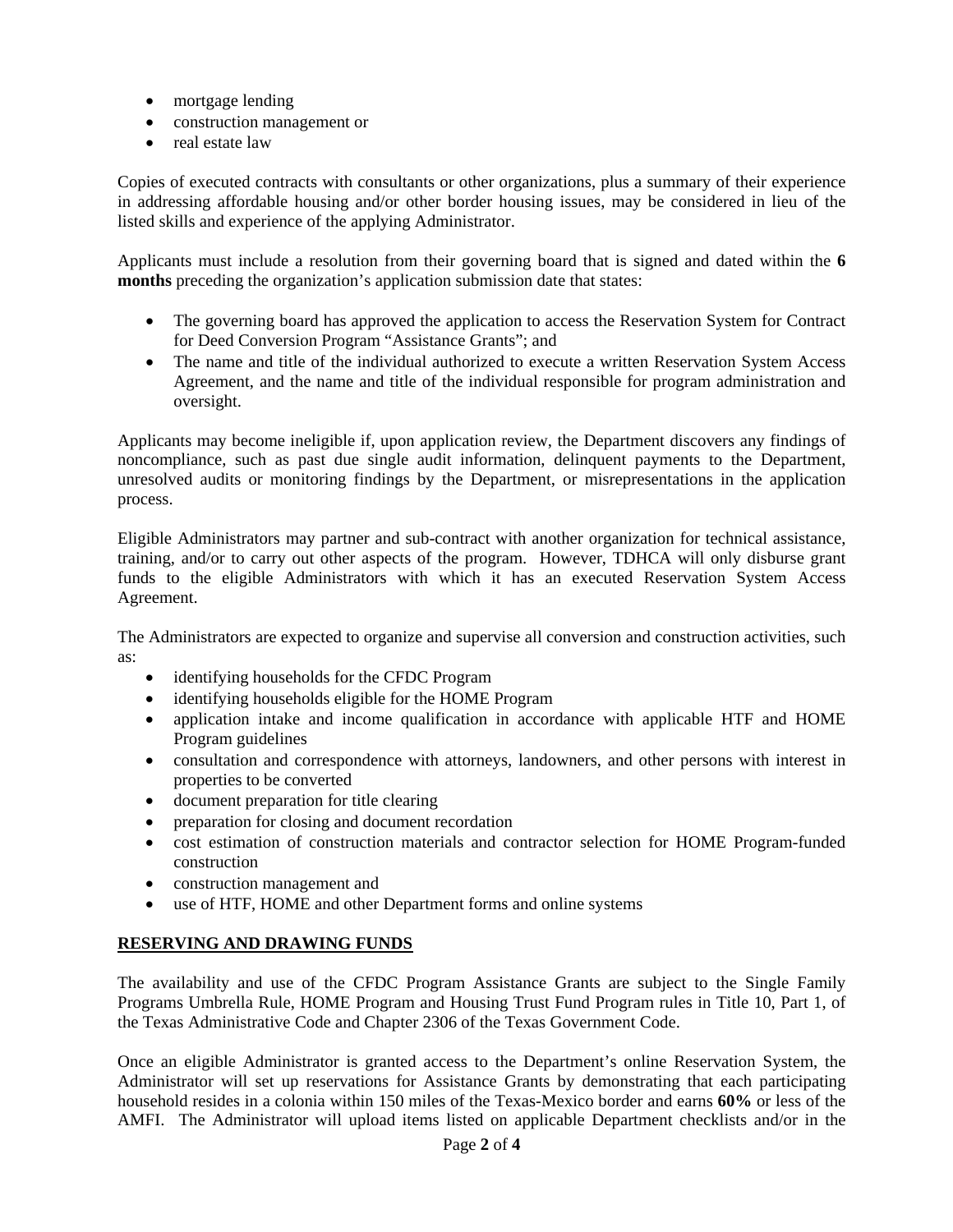program manuals. Reservations will be requested specifically from one of the two Assistance Grants that are available:

**Option 1 (\$3,500 Assistance Grant):** Upon reservation setup, the Administrator must demonstrate that the household satisfies HTF income limits per HTF income calculation methods. Within **4 months** of reserving the Assistance Grant online, the Administrator must provide the seller (holder of the Contract for Deed) a Promissory Note and Deed of Trust that contains the same interest rate (unless usurious), due dates and late fees as the original contract in accordance with Texas Property Code Section 5.081, "Right to Convert Contract" [\(http://www.statutes.legis.state.tx.us/Docs/PR/htm/PR.5.htm#5.081\)](http://www.statutes.legis.state.tx.us/Docs/PR/htm/PR.5.htm#5.081). The assistance grant will be paid upon the CFDC and recordation of the necessary closing documents in the Real Property Records of the county where the property is located. Any extensions beyond the 4-month timeframe must be requested in writing and may be granted at the Department's discretion.

**Option 2 (\$6,500 Assistance Grant):** Upon reservation setup, the Administrator must have executed a HOME Reservation System Participation Agreement and demonstrate that the household satisfies all HOME Program requirements. Within **12 months** of reserving the Assistance Grant online, the Administrator must complete the CFDC using HOME funds and rehabilitate or reconstruct the property if needed to meet HOME Program housing standards. The assistance grant will be paid upon the CFDC and recordation of the necessary closing documents in the Real Property Records of the county where the property is located and commencement of construction, if required. Any extensions beyond the 12-month timeframe must be requested in writing and may be granted at the Department's discretion.

If a household originally selects Option 1 but later wishes to use HOME funds to participate in Option 2—and funds remain available to do so—the Administrator must recertify the household's income to demonstrate satisfaction of HOME Program income qualifications and complete additional HOME Program verification as required. If a household originally selects Option 2 but later wishes to do a CFDC only and participate in Option 1, no recertification of household income is necessary but a new setup may be required with applicable forms.

The Department will review and process Reservation setups in the order that they are received in the Reservation System. Submission of a Reservation does not guarantee funding. Only after the Department has verified a household is eligible are the Assistance Grant funds actually reserved. Funds will be available for reservation until all funds are reserved or until **August 31, 2014**, subject to extension at the discretion of the Executive Director.

If the Department requires additional information to process a setup or draw request, the Department will suspend processing until follow up documentation is received. If adequate documentation is not received within 30 days of the Department's request, the Department may cancel the draw from the Reservation System, requiring full resubmission of draw documents by the Administrator.

The Department may terminate a Reservation System Access Agreement if an Administrator fails to meet the requirements in this NOFA.

## **APPLICATION REVIEW PROCESS FOR ONLINE RESERVATION SYSTEM ACCESS**

The Department will accept emailed applications to access the Reservation System until **December 31, 2013**, subject to extension at the discretion of the Executive Director.

The Department will notify applicants of any deficiencies in applications received by the deadline. If the applicant does not cure deficiencies to the satisfaction of the Department within **10 business days** of